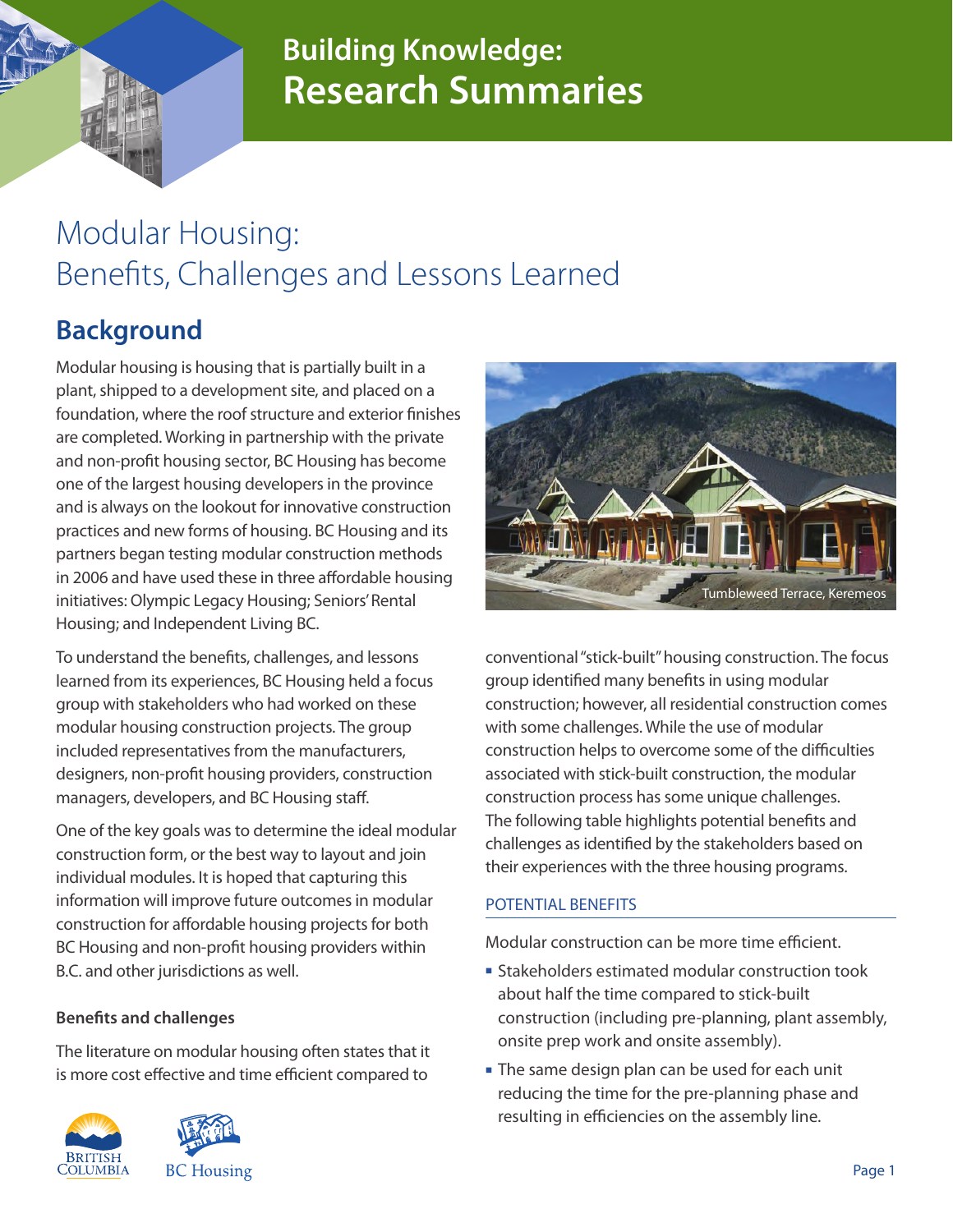

#### POTENTIAL BENEFITS (continued)

Modular construction can be more time efficient. *(continued)*

• Modular construction can take place at the same time as the onsite prep work or when the weather is not suitable for outdoor work.

Modular housing can be higher quality.

- **Exercise Stakeholders said modular units often have better** than average ratings on final inspections.
- Modules are built in a centralized location allowing for better supervision for quality control.
- Modules are built indoors protecting them from the elements during construction.
- Modules are built to be sturdy, as they must be transported by truck to the development site.
- **Housing providers have reported few ongoing** maintenance issues with modular units.

Modular construction can be more sustainable.

- Modules can be built to LEED energy-efficiency standards.
- Modular construction involves precise planning and purchasing of materials, so there is less waste.

Modular construction can be more cost effective.

- **n** Improved time efficiencies can lead to lower carrying costs because the units can be occupied sooner.
- **n** Improved quality of the modules can lead to reduced costs for ongoing maintenance.
- **n** Improved sustainability of the construction process and modules can lead to cost savings through reduced waste and increased energy efficiency.
- Modular construction can save costs compared to bringing trades people to remote communities where skilled labour may not be available.

Modular construction can be more appealing for neighbours.

- Modular construction minimizes disruptions for neighbours due to more efficient timelines of onsite work.
- **Perceptions about the aesthetic appeal of modular** units have improved.

#### Potential challenges

Transporting modular units to the development site can have challenges.

- **Units can be damaged during transportation.**
- **Transportation costs can be high when building in** remote locations and units are transported over long distances, as plants are typically located in the southern part of the province.
- **Cranes are expensive to transport to sites.**

Integrating modules onsite can have challenges.

- **Completion of the units may not match the timing of** the onsite prep work, which could lead to damage to the units stored outside, or to extra storage costs.
- **Example 2** Connecting a unit's plumbing, mechanical and electrical systems onsite can be challenging, especially when using two-dimensional drawings and the units arrive with the walls already sealed with drywall.

It can be difficult to find trades to do onsite assembly of modular units.

- **Some local tradespeople felt that the contracts for** doing the onsite assembly of modular units were too small to bid on and they would rather bid on full construction projects.
- Some local trades were apprehensive about doing the onsite assembly, due to a lack of familiarity with modular housing.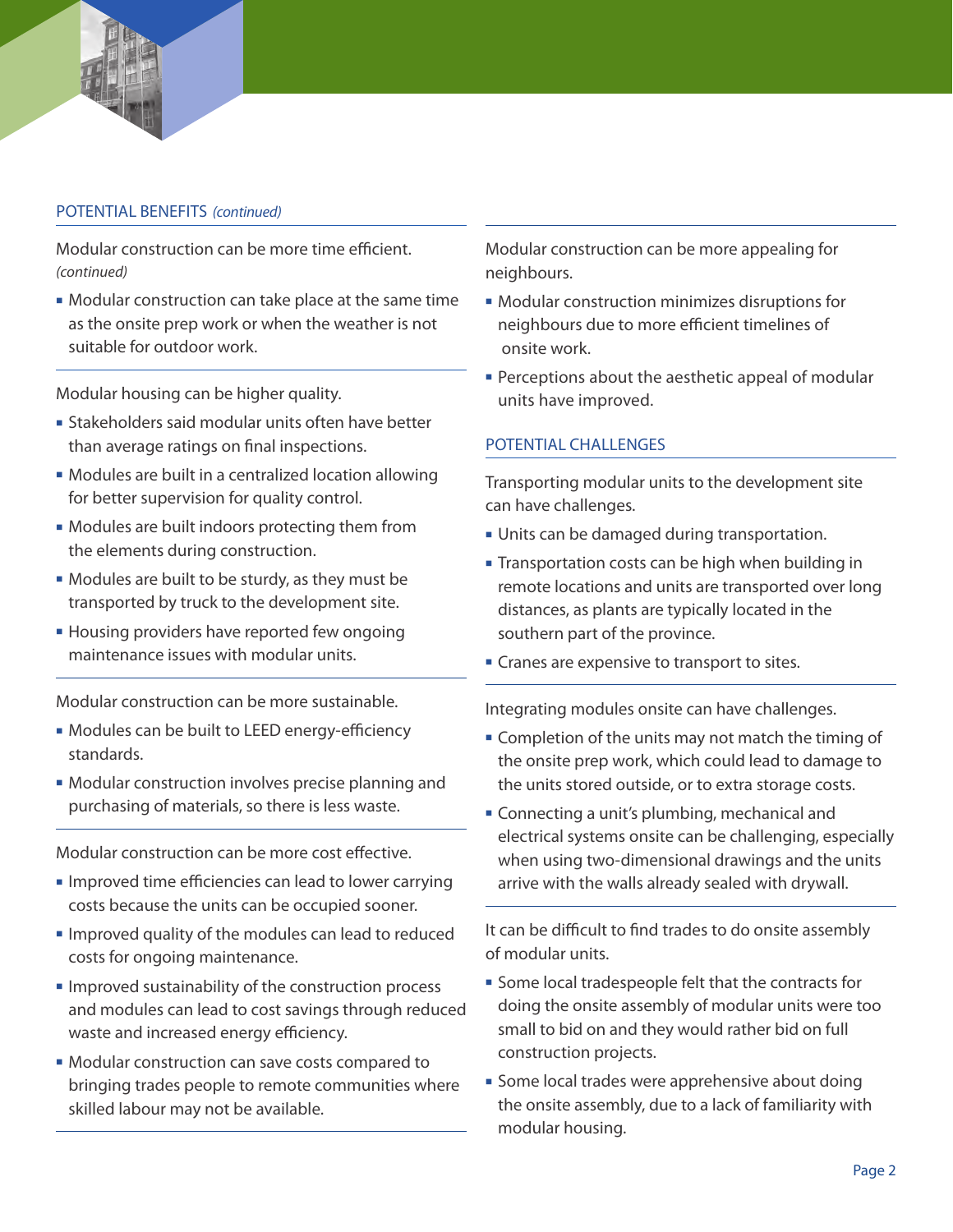#### POTENTIAL CHALLENGES (continued)

The modular housing industry lacks processes to ensure units are built to BC Building Code standards.

- **The modular housing industry is CSA certified, which is** recognized by the BC Building Code, but there are no building code standards specific to modular housing.
- **EXA does not conduct BC Building Code inspections** – the plants are inspected rather than the units.
- **Units must meet municipal bylaws, which may differ** depending on where the modular units are installed.

Standard unit design plans can lead to difficulties.

- **Example 1** Standard unit design plans do not take into account differing climates around the province, so modifications may be necessary to deal with extreme cold, heat, or moisture.
- <sup>n</sup> Unit design plans must be examined carefully, as a mistake could affect many units when building large-scale projects using standard design plans.

Responsibility for handling call-backs for modular units can be ambiguous.

- It can be difficult to arrange repairs once modular units are transported to remote locations.
- $\blacksquare$  It can be unclear whether the manufacturer or the onsite contractor is responsible for making repairs.

The modular industry may not yet be prepared to deal with large-scale projects in B.C.

**Example 1** Stakeholders questioned the priority social housing projects would have among manufacturers when there is increasing demand for high-end modular units.

#### **Lessons learned**

Stakeholders identified the following lessons learned based on the challenges they experienced with using modular construction.

- Pre-planning and integration is essential in order to take advantage of the potential cost- and time-saving benefits of modular construction.
	- **–** All stakeholders involved in a project should be consulted in the pre-planning stage, including the construction manager and onsite trade representatives.
	- **–** Drawings developed in the pre-planning stage need to demonstrate how the plumbing, electrical, and mechanical connections will be implemented once the units are onsite (it was suggested that threedimensional drawings or full models may be a better option than two-dimensional drawings).
- Modular construction should only be used when it offers clear advantages over conventional construction.
	- **–** Climate issues and variations and the availability of trades should be factored in when considering modular construction.
	- **–** Modular construction may be most beneficial when the same unit plan can be used for a large-scale project to save pre-planning costs.

#### **The ideal modular construction form**

Based on their experiences with BC Housing's modular projects, stakeholders were asked about the ideal form for multi-unit projects using this type of housing. They agreed it is important first to take the target client group into consideration, as the form may vary to meet different needs held by groups such as seniors and people with disabilities.